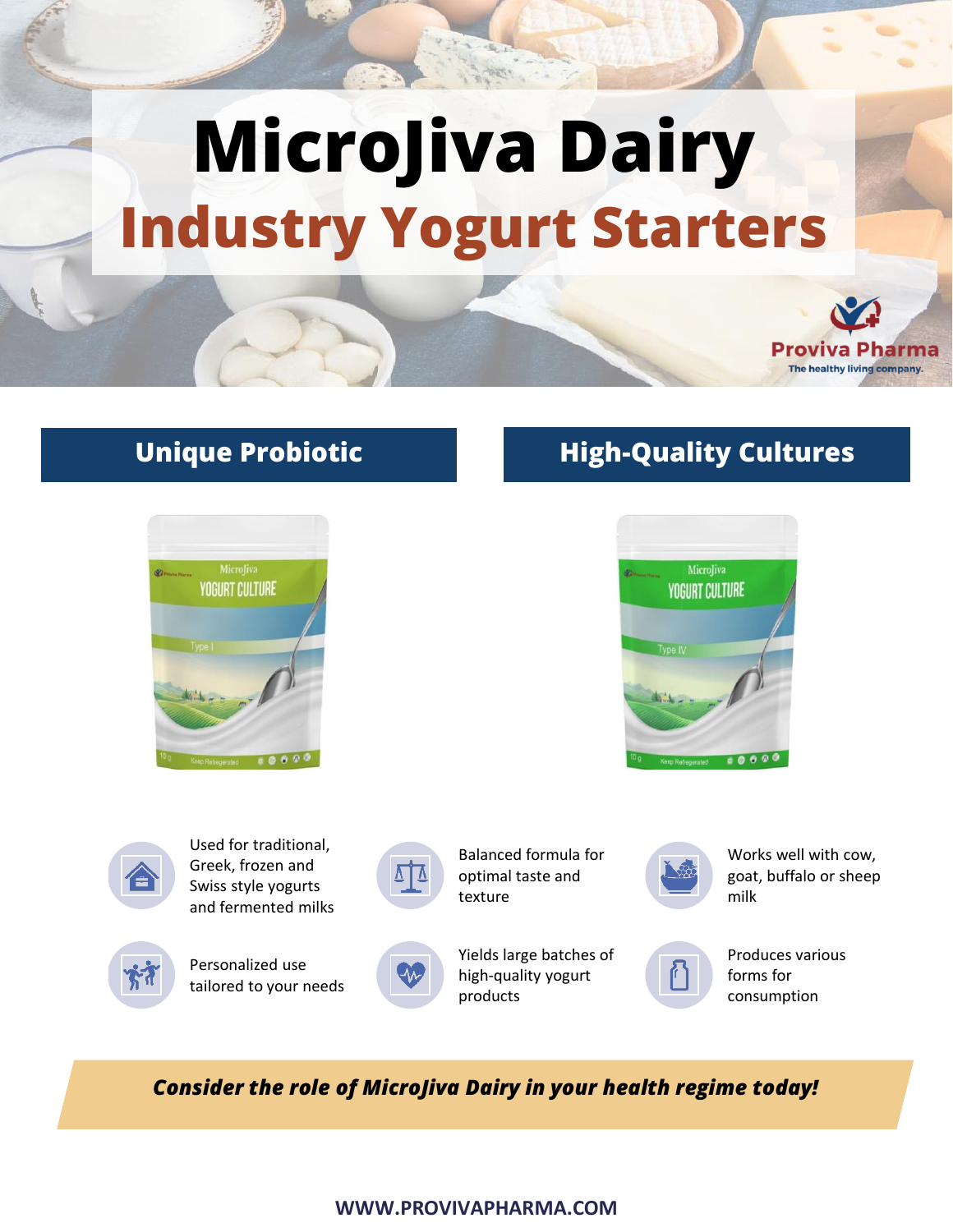# **MicroJiva Dairy Industry Yogurt Starters**



# **WHAT IS MICROJIVA DAIRY?**

MicroJiva Dairy (MJD) is an innovative new line of products that utilize over 3000 strains to formulate industry and at-home starters for all types of highquality ferments and cultures. All MicroJiva products and their components have been verified by doctors and optimized to treat specific physiological ailments.

#### **MicroJiva supplements use professional grade and quality ingredients:**

- Full recommended daily dose
- Sourced from nature and allergen free
- Bioavailable formats
- From renewable and sustainable sources
- Developed by doctors

# **WHAT ARE THE INDUSTRY YOGURT STARTERS COMPRISED OF?**

MJD Industry Yogurt Starters are made from *Streptococcus* and *Lactobacillus* genera to provide carefully balanced formulas for great taste and consistency. These strains work together to offer a unique probiotic blend to easily culture yogurt for fresh results. Mild to acidic traditional classic yogurt, Greek yogurt, frozen yogurt and fermented milks can be cultured from MJD Industry Yogurt Culture Type I while Type IV can be used as a starter for Swiss style stirred yogurt and fermented milks.

#### **Key Strains:**

- *Streptococcus thermophilus*
- *Lactobacillus delbrueckii spp. bulgaricus*

## **WHAT FORMS DOES IT COME IN?**

- Yogurt Culture Type I Powder Sachets (MJD-YC-1)
- Yogurt Culture Type IV Powder Sachets (MJD-YC-4)

## **WHAT ARE THE BENEFITS?**

- Simple solution to culture natural yogurt
- Carefully balanced formula made with highquality strains for great taste and texture
- Custom industrial or personal use and applications to fit your needs
- Large yield of product per single batch

# **WHY RECOMMEND MICROJIVA DAIRY INDUSTRY YOGURT STARTERS?**

As research continues to uncover the dynamic nature of gut microbial populations, it is well understood that a variety of beneficial bacteria are required to support overall gut and body health. Yogurt, kefir, cheese and other fermented foods are considered great sources of health-promoting bacteria (1). The probiotics *S. thermophilus* and *L. delbrueckii spp. bulgaricus* are well-established as starters for milk fermentation yogurt production and work symbiotically to improve gut health (2,3). These active bacteria are found in all forms of MicroJiva Dairy Industry Yogurt Starters.

MicroJiva Dairy offers Type I and Type IV Yogurt Starter Cultures in powder form for personalized use. The Type I starter can be used with various types of milk including cow, goat, buffalo and sheep milk. The Type IV starter produces yogurt with a light and sweet taste and can be eaten as-is or in cold drinks and desserts.

# **HOW ARE MICROJIVA DAIRY INDUSTRY YOGURT STARTERS USED?**

One sachet of MJD Yogurt Culture is added directly to milk, mixed thoroughly and cultured until desired consistency.

### **WWW.PROVIVAPHARMA.COM**